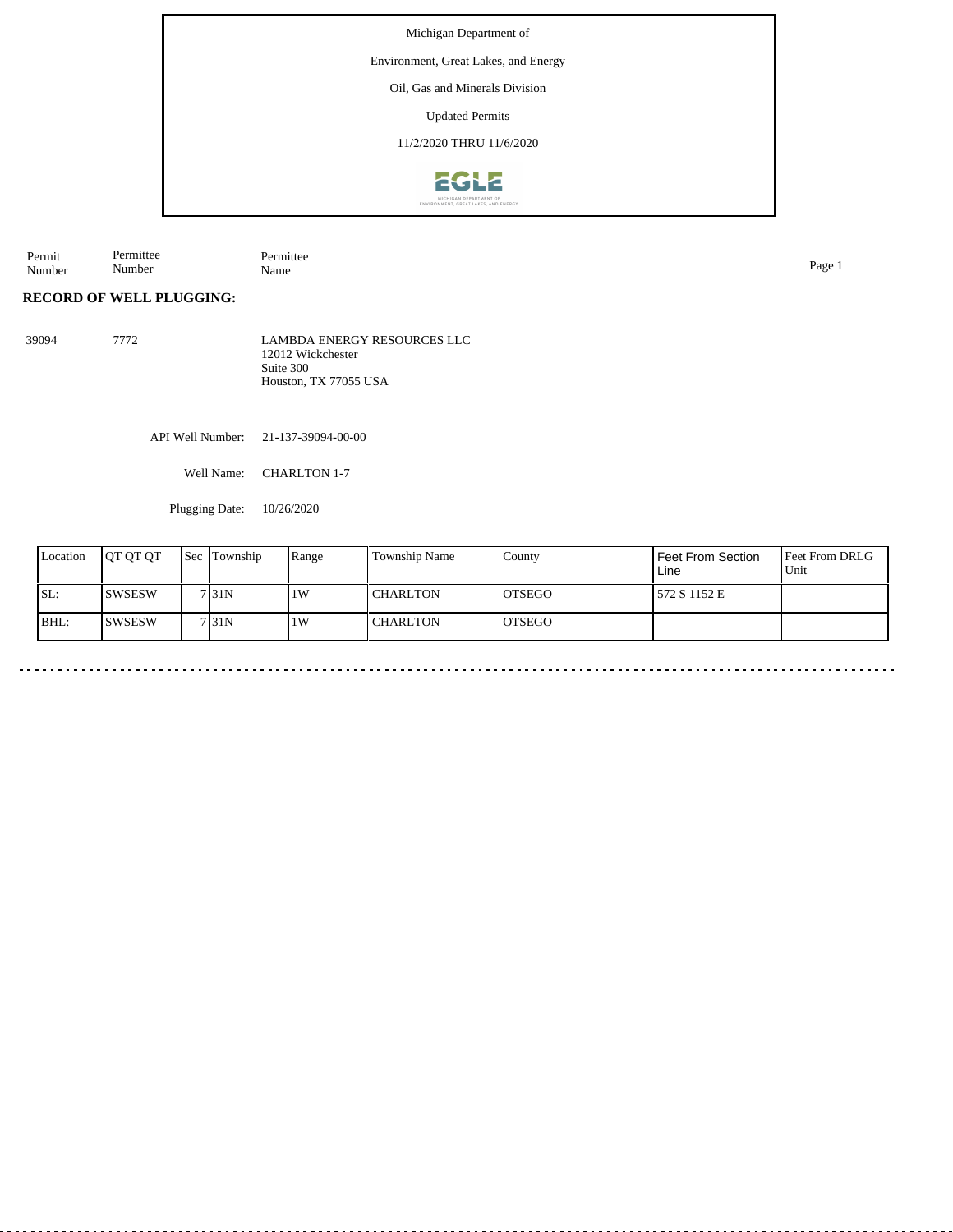Environment, Great Lakes, and Energy

Oil, Gas and Minerals Division

Updated Permits

11/2/2020 THRU 11/6/2020



Permit Number Permittee Number Permittee Name Page 2

## **APPLICATIONS TO CHANGE WELL STATUS:**

43586 6371

BREITBURN OPERATING LIMITED PARTNERSHIP 1111 BAGBY STREET, SUITE 1600

HOUSTON, TX 77002

API Well Number: 21-137-43586-00-00

Well Name: BEJIN 10-3

Approval Date: 10/28/2020

| Location | IOT OT OT      | Sec | Township | Range | <b>Township Name</b> | County        | l Feet From Section<br>Line | Feet From DRLG<br>Unit |
|----------|----------------|-----|----------|-------|----------------------|---------------|-----------------------------|------------------------|
| 'SL:     | <b>INWNWSE</b> |     | 3 30N    | 1W    | I CHARLTON           | <b>OTSEGO</b> | 1630 N 520 W                | 630 N 520 W            |
| BHL:     | <b>INWNWSE</b> |     | 3 30N    | 1W    | I CHARLTON           | <b>OTSEGO</b> |                             |                        |

. . . . .

<u>. . . . . . . .</u>

Proposed Rework: Temporarily Abandoned Comment: ACOWS for TA expires on 10/28/21

. . . . . . . . . . . . . . . . .

<u>. . . . . . . . . . .</u>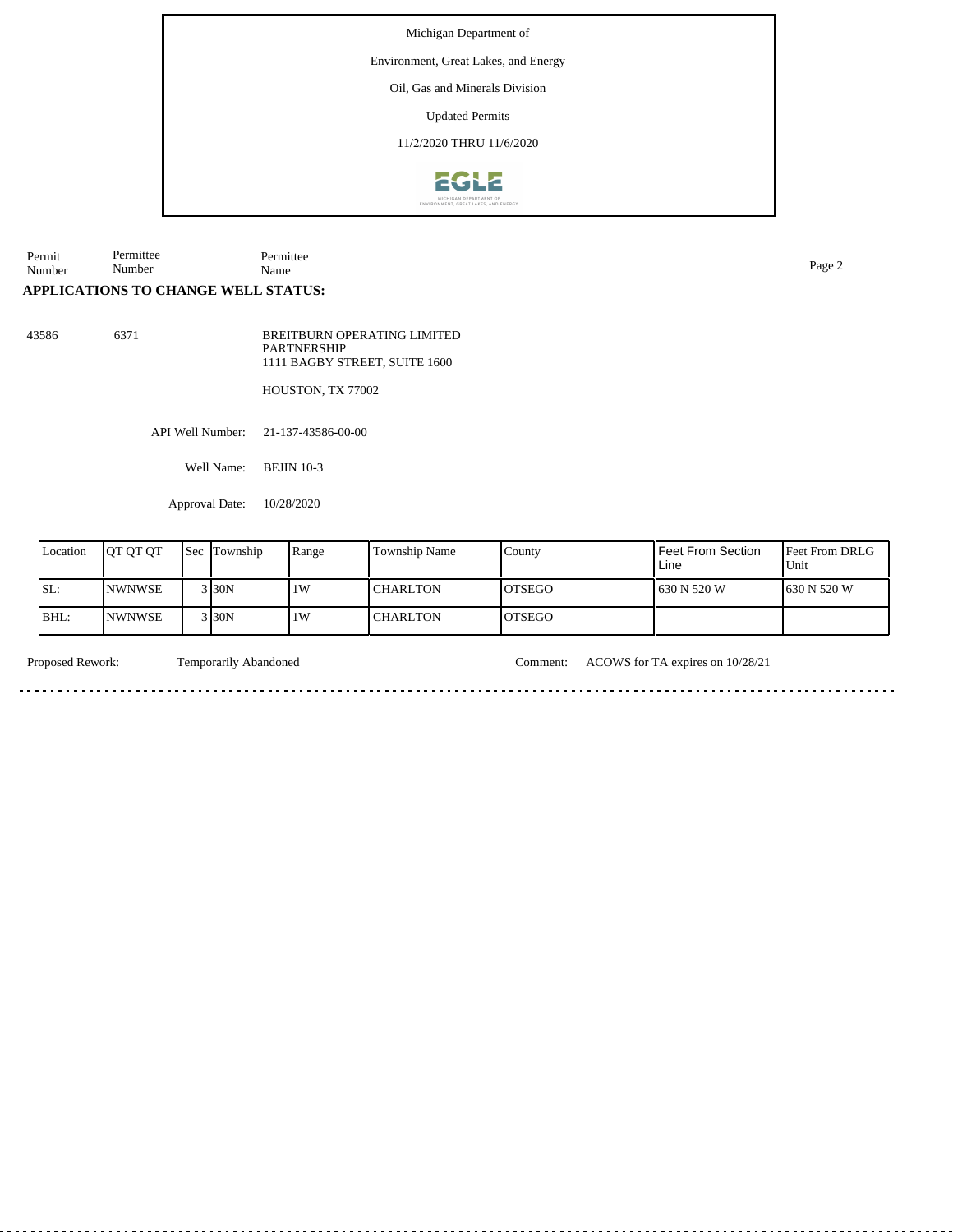Environment, Great Lakes, and Energy

Oil, Gas and Minerals Division

Updated Permits

11/2/2020 THRU 11/6/2020



Permit Number Permittee Number

Name Page 3

Permittee

43761 6371 BREITBURN OPERATING LIMITED PARTNERSHIP 1111 BAGBY STREET, SUITE 1600

HOUSTON, TX 77002

API Well Number: 21-137-43761-00-00

Well Name: STATE CHARLTON 12-4

Approval Date: 10/28/2020

| Location | <b>OT OT OT</b> | <b>Sec</b> Township | Range | Township Name   | County         | Feet From Section<br>Line | <b>Feet From DRLG</b><br>Unit |
|----------|-----------------|---------------------|-------|-----------------|----------------|---------------------------|-------------------------------|
| SL:      | ISENWSW         | 4 I 30 N            | 1W    | <b>CHARLTON</b> | <b>IOTSEGO</b> | 1957 N 918 W              | 1361 S 411 E                  |
| BHL:     | ISENWSW         | 4 I 30 N            | 1W    | <b>CHARLTON</b> | <b>OTSEGO</b>  |                           |                               |

Proposed Rework: Temporarily Abandoned Comment: ACOWS for TA expires on 10/28/21

43764 6371

BREITBURN OPERATING LIMITED PARTNERSHIP 1111 BAGBY STREET, SUITE 1600

HOUSTON, TX 77002

API Well Number: 21-137-43764-00-00

Well Name: STATE CHARLTON 11-4

True Vertical Depth: 1549

Approval Date: 10/28/2020

| Location | <b>IOT OT OT</b> | <b>Sec</b> Township | Range | Township Name   | County         | l Feet From Section<br>Line | <b>Feet From DRLG</b><br>Unit |
|----------|------------------|---------------------|-------|-----------------|----------------|-----------------------------|-------------------------------|
| ISL:     | ISENESW          | 4 30N               | 1W    | <b>CHARLTON</b> | <b>IOTSEGO</b> | 1909 N 204 E                |                               |
| BHL:     | <b>ISENESW</b>   | 4 30N               | 1W    | <b>CHARLTON</b> | <b>IOTSEGO</b> | 1 882 N 403 E               | 1433 S 403 E                  |

Temporarily Abandoned

Proposed Rework: Comment: ACOWS for TA expires on 10/28/21

. . . . . . . . . . . . . . . . . .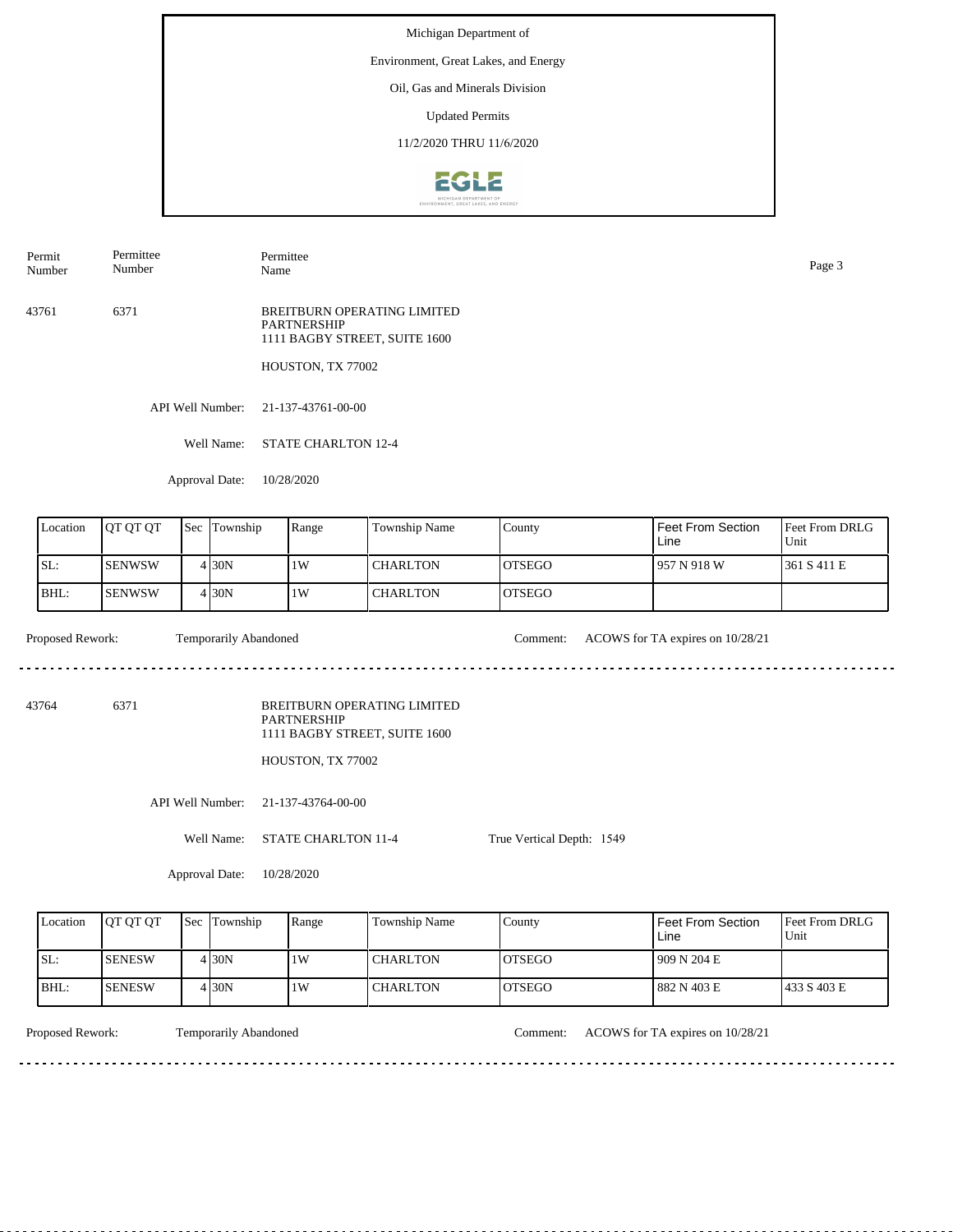Michigan Department of Environment, Great Lakes, and Energy Oil, Gas and Minerals Division Updated Permits 11/2/2020 THRU 11/6/2020**EGLE** 

Permit Number Permittee Number Permittee Name Page 4

43822 6371 BREITBURN OPERATING LIMITED PARTNERSHIP 1111 BAGBY STREET, SUITE 1600

HOUSTON, TX 77002

API Well Number: 21-137-43822-00-00

Well Name: STATE CHARLTON 10-4 True Vertical Depth: 1546

Approval Date: 10/28/2020

| Location | <b>IOT OT OT</b> | <b>Sec</b> | Township          | Range | Township Name   | County         | Feet From Section<br>Line | <b>Feet From DRLG</b><br>Unit |
|----------|------------------|------------|-------------------|-------|-----------------|----------------|---------------------------|-------------------------------|
| ISL:     | <b>SENESW</b>    |            | 4 <sub>30</sub> N | 1W    | <b>CHARLTON</b> | IOTSEGO        | 1910 N 129 E              |                               |
| BHL:     | <b>ISWNWSE</b>   |            | 4 <sub>30</sub> N | 1W    | <b>CHARLTON</b> | <b>IOTSEGO</b> | 826 N 593 W               | 1486 S 593 W                  |

Temporarily Abandoned

Proposed Rework: Comment: ACOWS for TA expires on 10/28/21

. . . . . . . . . . . . . . . . .

44338 6371

BREITBURN OPERATING LIMITED PARTNERSHIP 1111 BAGBY STREET, SUITE 1600

HOUSTON, TX 77002

API Well Number: 21-137-44338-00-00

Well Name: DANIELS A1-10

Approval Date: 10/28/2020

| Location | <b>IOT OT OT</b> | <b>Sec Township</b> | Range | <b>Township Name</b> | County         | Feet From Section<br>∟ine | <b>Feet From DRLG</b><br>Unit |
|----------|------------------|---------------------|-------|----------------------|----------------|---------------------------|-------------------------------|
| ISL:     | <b>INWNWNW</b>   | 10 <sub>30</sub> N  | 1 W   | <b>CHARLTON</b>      | <b>LOTSEGO</b> | 464 N 504 W               | 1464 N 504 W                  |
| BHL:     | <b>INWNWNW</b>   | 10 <sub>30</sub> N  | 1 W   | <b>CHARLTON</b>      | <b>IOTSEGO</b> |                           |                               |

Proposed Rework: Temporarily Abandoned Comment: ACOWS for TA expires on 10/28/21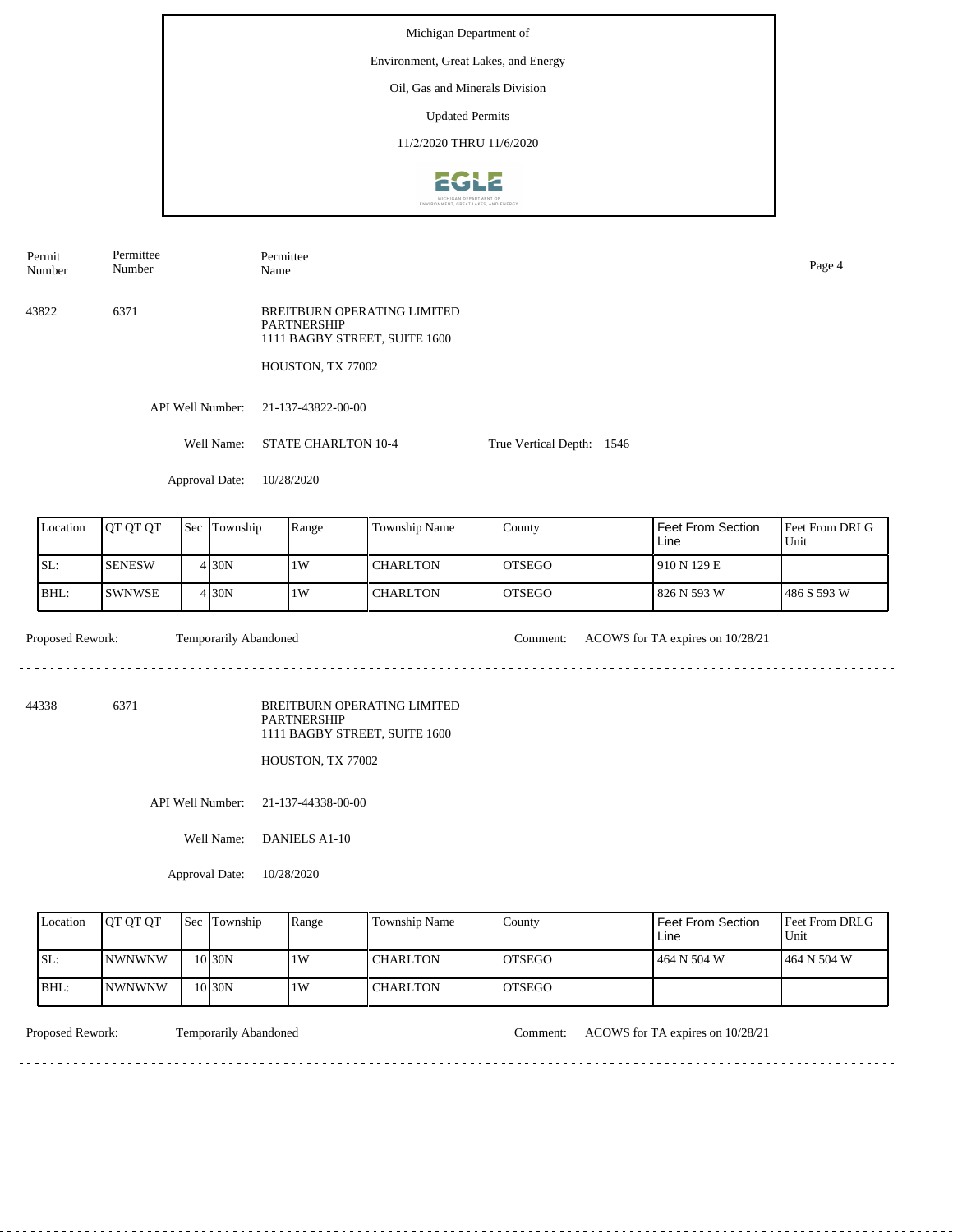# Environment, Great Lakes, and Energy

Oil, Gas and Minerals Division

Updated Permits

11/2/2020 THRU 11/6/2020



API Well Number: 21-137-44360-00-00 44360 6371 BREITBURN OPERATING LIMITED PARTNERSHIP 1111 BAGBY STREET, SUITE 1600 HOUSTON, TX 77002 Permit Number Permittee Number Permittee Name Page 5

Well Name: KUBACKI 8-35

Approval Date: 10/28/2020

| <b>L</b> ocation | <b>OT OT OT</b> | <b>Sec</b> | Township            | Range | <b>Township Name</b> | County         | <b>Feet From Section</b><br>Line | <b>Feet From DRLG</b><br>Unit |
|------------------|-----------------|------------|---------------------|-------|----------------------|----------------|----------------------------------|-------------------------------|
| ISL:             | <b>INESENE</b>  |            | 35 31N              | 2W    | <b>DOVER</b>         | <b>IOTSEGO</b> | 758 S 399 E                      | 1536 N 399 E                  |
| BHL:             | <b>NESENE</b>   |            | $35$ <sub>31N</sub> | 2W    | <b>DOVER</b>         | <b>IOTSEGO</b> |                                  |                               |

Proposed Rework: Temporarily Abandoned Comment: ACOWS for TA expires on 10/28/21

 $\mathcal{L}^{\mathcal{L}}\left( \mathcal{L}^{\mathcal{L}}\left( \mathcal{L}^{\mathcal{L}}\right) \right) =\mathcal{L}^{\mathcal{L}}\left( \mathcal{L}^{\mathcal{L}}\right)$ 

46081 6371

BREITBURN OPERATING LIMITED PARTNERSHIP 1111 BAGBY STREET, SUITE 1600

HOUSTON, TX 77002

API Well Number: 21-137-46081-00-00

Well Name: WINTER 8-33

Approval Date: 10/28/2020

| Location | <b>IOT OT OT</b> | <b>Sec Township</b> | Range | Township Name      | County         | Feet From Section<br>Line | <b>Feet From DRLG</b><br>Unit |
|----------|------------------|---------------------|-------|--------------------|----------------|---------------------------|-------------------------------|
| ISL:     | <b>INENESE</b>   | 33 31N              | 2W    | <b>DOVER</b>       | IOTSEGO        | 1610 N 660 E              | 1610 N 660 E                  |
| IBHL:    | <b>INENESE</b>   | 33 31N              | 2W    | DOVER <sup>1</sup> | <b>IOTSEGO</b> |                           |                               |

<u>. . . . . . . .</u>

Proposed Rework: Temporarily Abandoned Comment: ACOWS for TA expires on 10/28/21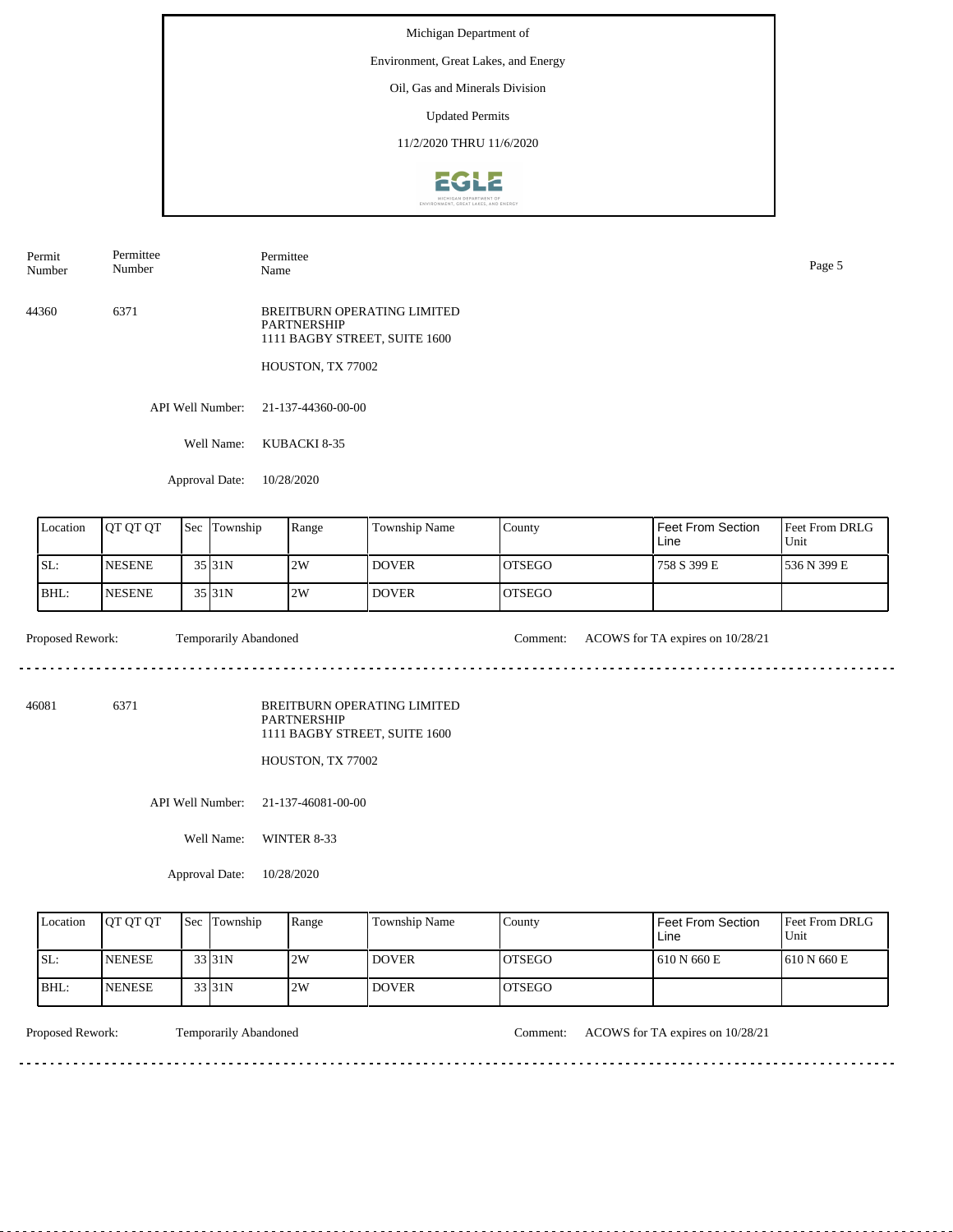# Environment, Great Lakes, and Energy

Oil, Gas and Minerals Division

Updated Permits

11/2/2020 THRU 11/6/2020



46625 6371 BREITBURN OPERATING LIMITED PARTNERSHIP 1111 BAGBY STREET, SUITE 1600 HOUSTON, TX 77002 Permit Number Permittee Number Permittee Name Page 6

API Well Number: 21-137-46625-00-00

Well Name: SMOLARZ 16-5

Approval Date: 10/27/2020

| Location | <b>OT OT OT</b> | <b>Sec</b> | Township | Range | Township Name | County         | Feet From Section<br>Line | <b>Feet From DRLG</b><br>Unit |
|----------|-----------------|------------|----------|-------|---------------|----------------|---------------------------|-------------------------------|
| ISL:     | <b>SESESE</b>   |            | 5 I31N   | 3W    | LIVINGSTON    | IOTSEGO        | 430 S 610 E               | 1430 S 610 E                  |
| BHL:     | <b>SESESE</b>   |            | 5 I31N   | 3W    | LIVINGSTON    | <b>IOTSEGO</b> |                           |                               |

 $\mathcal{L}^{\mathcal{L}}\left( \mathcal{L}^{\mathcal{L}}\left( \mathcal{L}^{\mathcal{L}}\right) \right) =\mathcal{L}^{\mathcal{L}}\left( \mathcal{L}^{\mathcal{L}}\right)$ 

Proposed Rework: Temporarily Abandoned Comment: ACOWS for TA expires on  $10/27/21$ 

. . . . . . . . . . .

48540 6371

BREITBURN OPERATING LIMITED PARTNERSHIP 1111 BAGBY STREET, SUITE 1600

HOUSTON, TX 77002

API Well Number: 21-137-48540-00-00

Well Name: LIVINGSTON D2-18

Approval Date: 10/27/2020

| Location | <b>IOT OT OT</b> | <b>Sec Township</b> | Range | <b>Township Name</b> | County         | Feet From Section<br>Line | <b>Feet From DRLG</b><br>Unit |
|----------|------------------|---------------------|-------|----------------------|----------------|---------------------------|-------------------------------|
| ISL:     | <b>INESESW</b>   | 18 31 N             | 3W    | <b>LIVINGSTON</b>    | <b>LOTSEGO</b> | 990 S 330 E               | 1330 N 330 E                  |
| IBHL:    | <b>INESESW</b>   | 18 31 N             | 3W    | <b>LIVINGSTON</b>    | <b>IOTSEGO</b> |                           |                               |

<u>. . . . . . . .</u>

Proposed Rework: Temporarily Abandoned Comment: ACOWS for TA expires on 10/27/21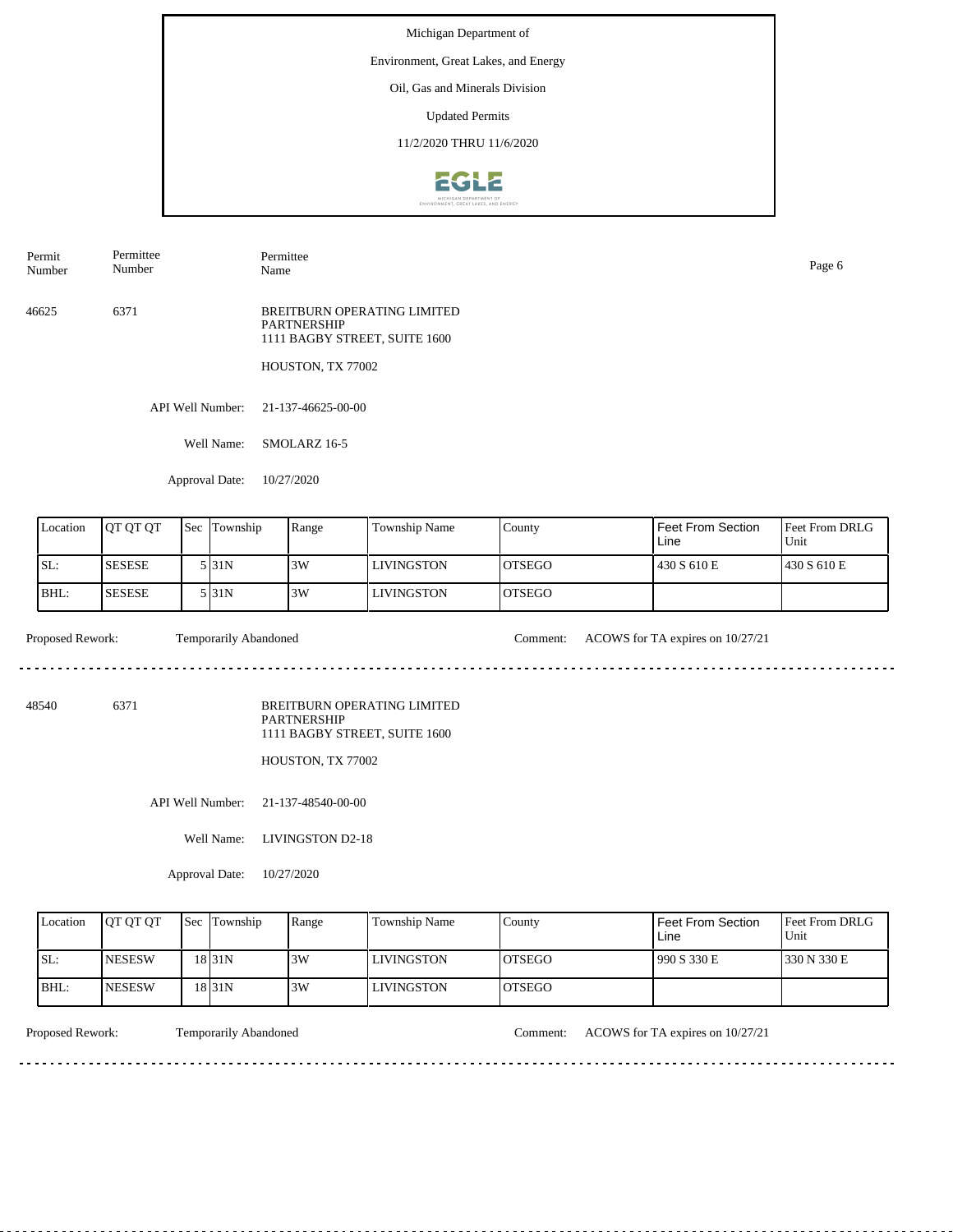Environment, Great Lakes, and Energy

Oil, Gas and Minerals Division

Updated Permits

11/2/2020 THRU 11/6/2020



Permittee

Number

Permittee Name Page 7

49183 6371 BREITBURN OPERATING LIMITED PARTNERSHIP 1111 BAGBY STREET, SUITE 1600

HOUSTON, TX 77002

API Well Number: 21-137-49183-00-00

Well Name: COACHES C2-6

Approval Date: 10/27/2020

| Location | <b>OT OT OT</b> | <b>Sec</b> | Township          | Range | Township Name | County  | Feet From Section<br>Line | <b>Feet From DRLG</b><br>'Unit |
|----------|-----------------|------------|-------------------|-------|---------------|---------|---------------------------|--------------------------------|
| SL:      | <b>SENESW</b>   |            | 6 <sub>30</sub> N | 3W    | <b>BAGLEY</b> | IOTSEGO | 1990 N 330 E              | 1330 S 330 E                   |
| BHL:     | <b>SENESW</b>   |            | 6 <sub>30</sub> N | 3W    | <b>BAGLEY</b> | IOTSEGO |                           |                                |

. . . . . . . . . . . . . . . .

 $\mathcal{L}^{\mathcal{L}}\left( \mathcal{L}^{\mathcal{L}}\left( \mathcal{L}^{\mathcal{L}}\right) \right) =\mathcal{L}^{\mathcal{L}}\left( \mathcal{L}^{\mathcal{L}}\right)$ 

Proposed Rework: Temporarily Abandoned Comment: ACOWS for TA expires on  $10/27/21$ 

<u>. . . . . . . . . . . . . . . . .</u>

52720 6570

Permit Number

> WHITE ROCK OIL & GAS LLC 5001 SPRING VALLEY ROAD SUITE 100E DALLAS, TX 75244

API Well Number: 21-141-40522-02-00

Well Name: BLACKHAWK 1-16 HD1

True Vertical Depth: 3284

Approval Date: 10/28/2020

| Location | <b>IOT OT OT</b> | l Sec | Township  | Range | <b>Township Name</b> | County               | Feet From Section<br>Line | <b>Feet From DRLG</b><br>Unit |
|----------|------------------|-------|-----------|-------|----------------------|----------------------|---------------------------|-------------------------------|
| ISL:     | <b>INWSESW</b>   |       | 15 I 34 N | 3E    | <b>CASE</b>          | <b>IPRESOUE ISLE</b> | 843 S 1160 E              |                               |
| BHL:     | <b>INWSESE</b>   |       | 16 34 N   | 3E    | <b>CASE</b>          | <b>IPRESOUE ISLE</b> | 704 S 741 E               | 1610 N 570 W                  |

Temporarily Abandoned

Proposed Rework: Comment: ACOWS for TA expires on 10/28/21

. . . . . . . .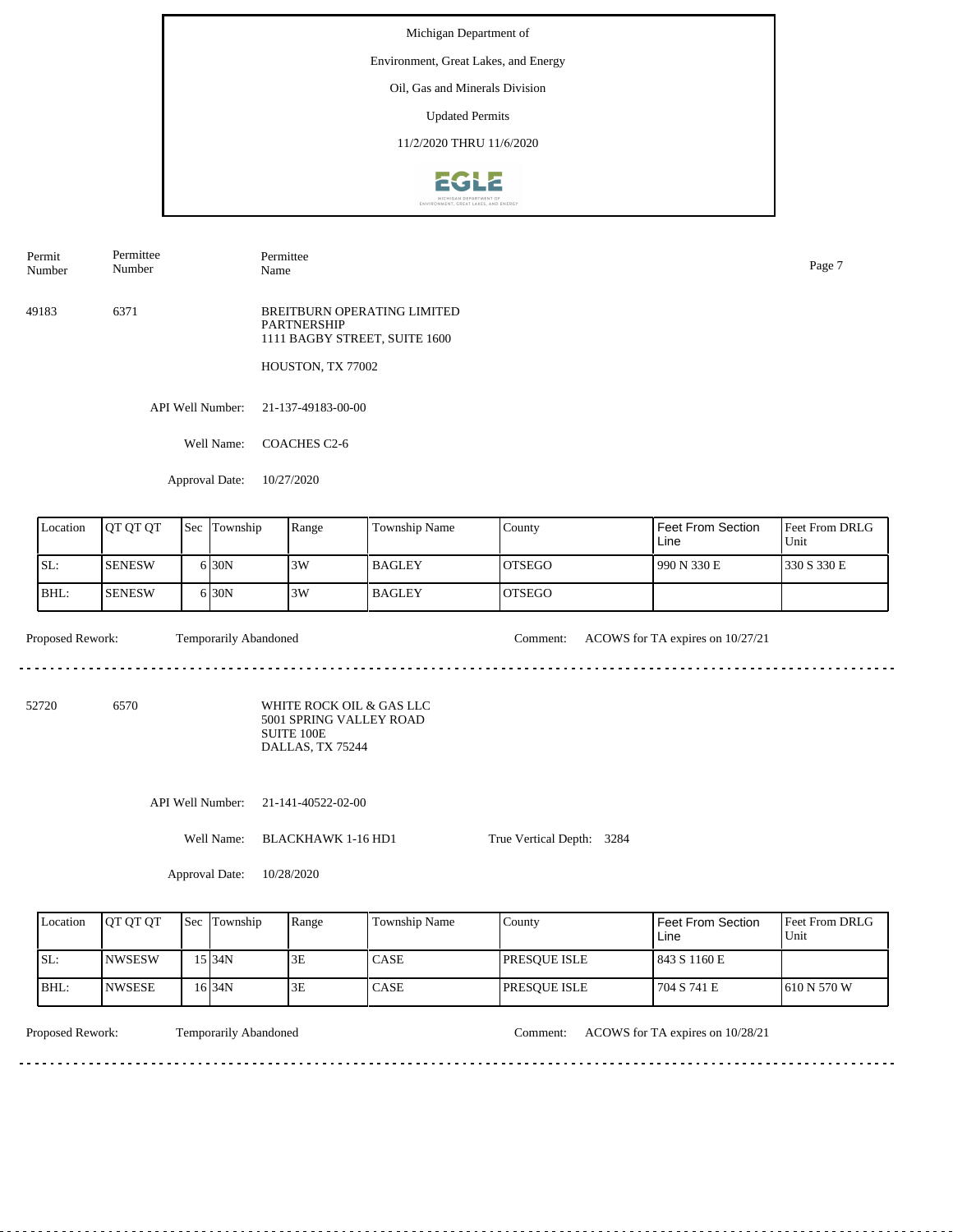Michigan Department of Environment, Great Lakes, and Energy Oil, Gas and Minerals Division Updated Permits 11/2/2020 THRU 11/6/20202612

API Well Number: 21-137-53391-02-00 Well Name: COLONEL SANDERS NORTH C3-20 HD2 Approval Date: 10/28/2020 True Vertical Depth: 760 53391 6371 BREITBURN OPERATING LIMITED PARTNERSHIP 1111 BAGBY STREET, SUITE 1600 HOUSTON, TX 77002 Permit Number Permittee Number Permittee Name Page 8

| Location | <b>IOT OT OT</b> | <b>Sec</b> | Township          | Range | <b>Township Name</b> | County         | I Feet From Section<br>Line | Feet From DRLG<br>Unit |
|----------|------------------|------------|-------------------|-------|----------------------|----------------|-----------------------------|------------------------|
| ISL:     | <b>INWNWSE</b>   |            | 20 <sub>31N</sub> | 1W    | l CHARLTON           | <b>IOTSEGO</b> | 2079 S 2140 E               |                        |
| IBHL:    | <b>ISWNESE</b>   |            | 20 <sub>31N</sub> | 1W    | I CHARLTON           | <b>IOTSEGO</b> | 1993 S 139 E                | 1993 S 1456 E          |

Temporarily Abandoned

Proposed Rework: Comment: ACOWS for TA expires on 10/20/21

54051 6371

BREITBURN OPERATING LIMITED PARTNERSHIP 1111 BAGBY STREET, SUITE 1600

HOUSTON, TX 77002

API Well Number: 21-137-54051-00-00

Well Name: CENTRAL LIVINGSTON A3-5

Approval Date: 10/27/2020

| Location | <b>IOT OT OT</b> | Sec | Township | Range | Township Name | County         | Feet From Section<br>Line | <b>Feet From DRLG</b><br>Unit |
|----------|------------------|-----|----------|-------|---------------|----------------|---------------------------|-------------------------------|
| SL:      | <b>NENWNE</b>    |     | 5 I 31 N | 3W    | LIVINGSTON    | <b>IOTSEGO</b> | 471 N 1934 E              | 1471 N 706 S                  |
| BHL:     | <b>NENWNE</b>    |     | 5 I 31 N | 3W    | LIVINGSTON    | <b>OTSEGO</b>  |                           |                               |

<u>. . . . . . . . . . . . . . . . . . .</u>

Proposed Rework: Temporarily Abandoned Comment: ACOWS for TA expires on  $10/27/21$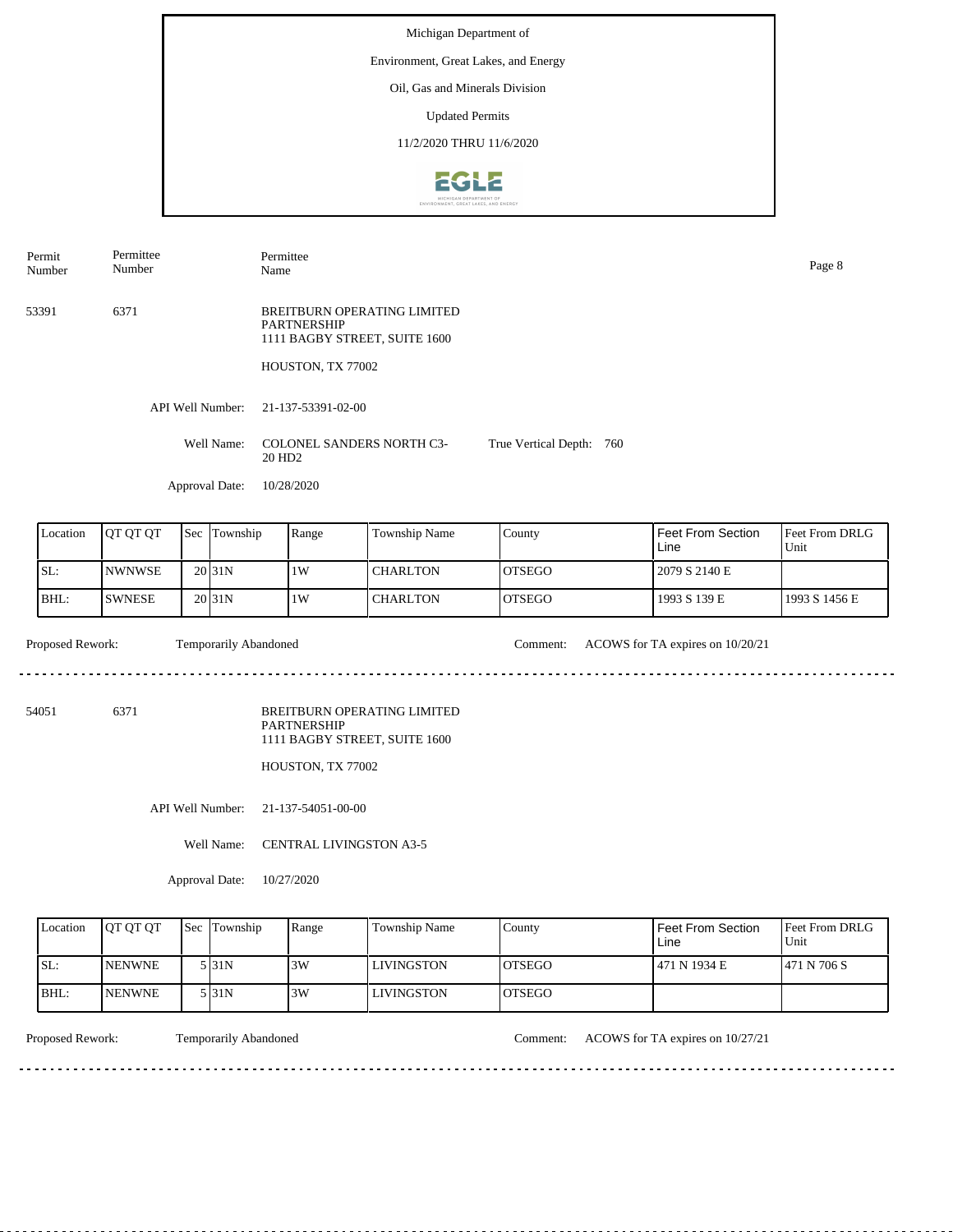# Environment, Great Lakes, and Energy

Oil, Gas and Minerals Division

Updated Permits

11/2/2020 THRU 11/6/2020



54589 6371 BREITBURN OPERATING LIMITED PARTNERSHIP 1111 BAGBY STREET, SUITE 1600 HOUSTON, TX 77002 Permit Number Permittee Number Permittee Name Page 9

API Well Number: 21-137-54589-00-00

Well Name: BAGLEY 5 D2-5

Approval Date: 10/27/2020

| Location | <b>IOT OT OT</b> | <b>Sec</b> | Township | Range | Township Name | County         | Feet From Section<br>Line | Feet From DRLG<br>Unit |
|----------|------------------|------------|----------|-------|---------------|----------------|---------------------------|------------------------|
| SL:      | <b>INWSESW</b>   |            | 5 I30N   | 3W    | <b>BAGLEY</b> | IOTSEGO        | 988 S 1909 W              | 330 N 565 W            |
| IBHL:    | <b>INWSESW</b>   |            | 5 I30N   | 3W    | <b>BAGLEY</b> | <b>IOTSEGO</b> |                           |                        |

Proposed Rework: Temporarily Abandoned Comment: ACOWS for TA expires on  $10/27/21$ 

 $\mathcal{L}^{\mathcal{L}}\left( \mathcal{L}^{\mathcal{L}}\left( \mathcal{L}^{\mathcal{L}}\right) \right) =\mathcal{L}^{\mathcal{L}}\left( \mathcal{L}^{\mathcal{L}}\right)$ 

55475 6371

BREITBURN OPERATING LIMITED PARTNERSHIP 1111 BAGBY STREET, SUITE 1600

HOUSTON, TX 77002

API Well Number: 21-137-55475-00-00

Well Name: HAYES 15 A1-15

Approval Date: 10/27/2020

| Location | <b>IOT OT OT</b> | <b>Sec Township</b> | Range | Township Name | County         | Feet From Section<br>Line | <b>Feet From DRLG</b><br>Unit |
|----------|------------------|---------------------|-------|---------------|----------------|---------------------------|-------------------------------|
| ISL:     | <b>ISENWNW</b>   | 15130N              | 4W    | <b>HAYES</b>  | <b>IOTSEGO</b> | 1223 N 1110 W             |                               |
| IBHL:    | <b>ISENWNW</b>   | 15 30N              | .4W   | <b>HAYES</b>  | <b>IOTSEGO</b> |                           |                               |

<u>. . . . . . . .</u>

Proposed Rework: Temporarily Abandoned Comment: ACOWS for TA expires on 10/27/21

. . . . . . . . . . .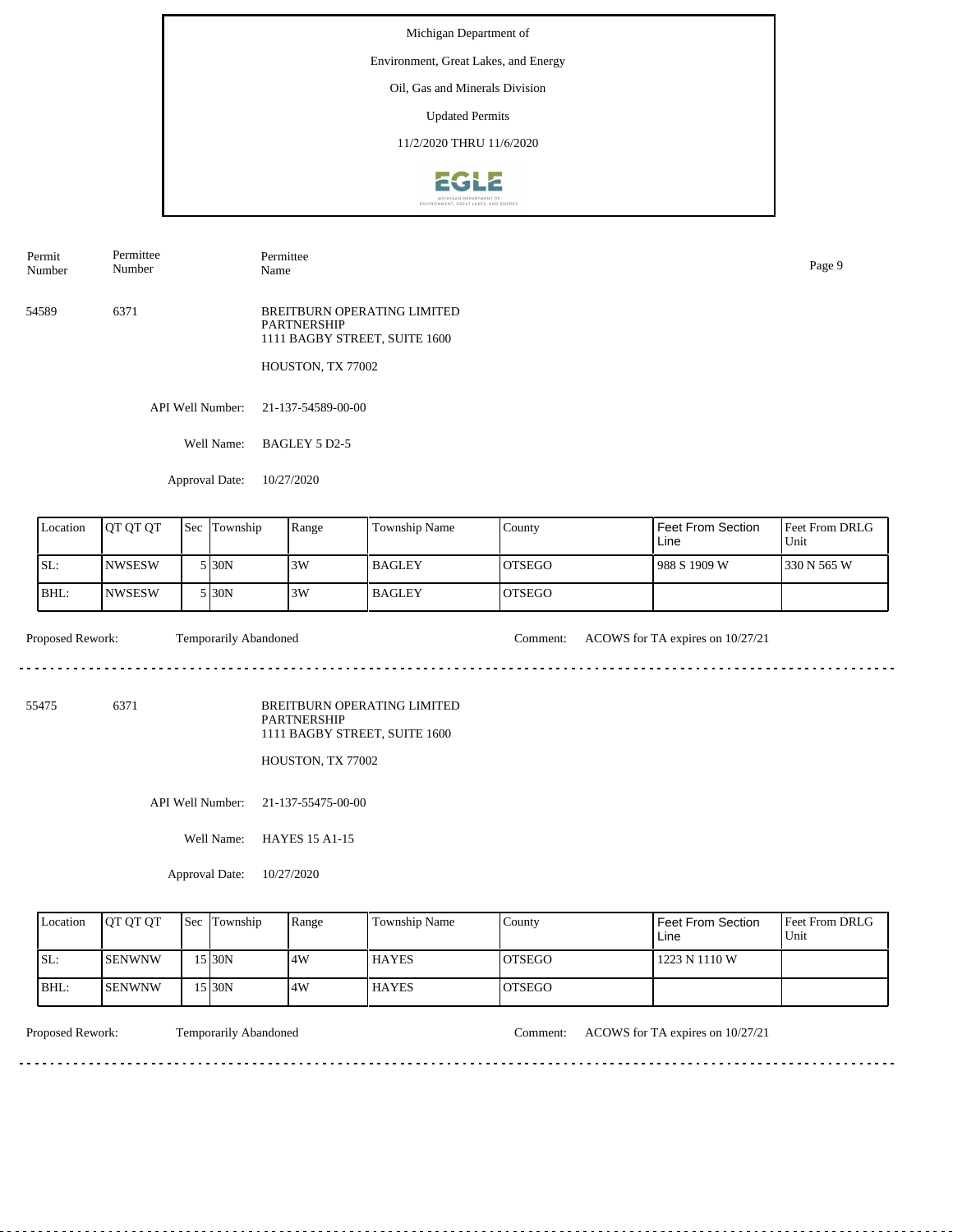Michigan Department of Environment, Great Lakes, and Energy Oil, Gas and Minerals Division Updated Permits 11/2/2020 THRU 11/6/2020**EGLE** 

Permit Number Permittee Number Permittee Name Page 10

58736 6371 BREITBURN OPERATING LIMITED PARTNERSHIP 1111 BAGBY STREET, SUITE 1600

HOUSTON, TX 77002

API Well Number: 21-119-58736-01-00

Well Name: STATE AVERY B1-3 HD1 True Vertical Depth: 963

Approval Date: 10/29/2020

| Location | IOT OT OT      | <b>Sec Township</b> | Range | <b>Township Name</b> | County              | Feet From Section<br>Line | <b>IFeet From DRLG</b><br>Unit |
|----------|----------------|---------------------|-------|----------------------|---------------------|---------------------------|--------------------------------|
| ISL:     | <b>INWNWNW</b> | 3 30N               | 3E    | <b>AVERY</b>         | <b>IMONTMORENCY</b> | 330 N 660 W               |                                |
| BHL:     | ISWSWNW        | 3 <sub>130</sub> N  | 3E    | <b>AVERY</b>         | <b>IMONTMORENCY</b> | 2063 N 379 W              | 359 S 379 W                    |

<u>. . . . . . . . . . . . . . .</u>

 $\sim$   $\sim$ 

Temporarily Abandoned

Proposed Rework: Comment: ACOWS for TA expires on 10/29/21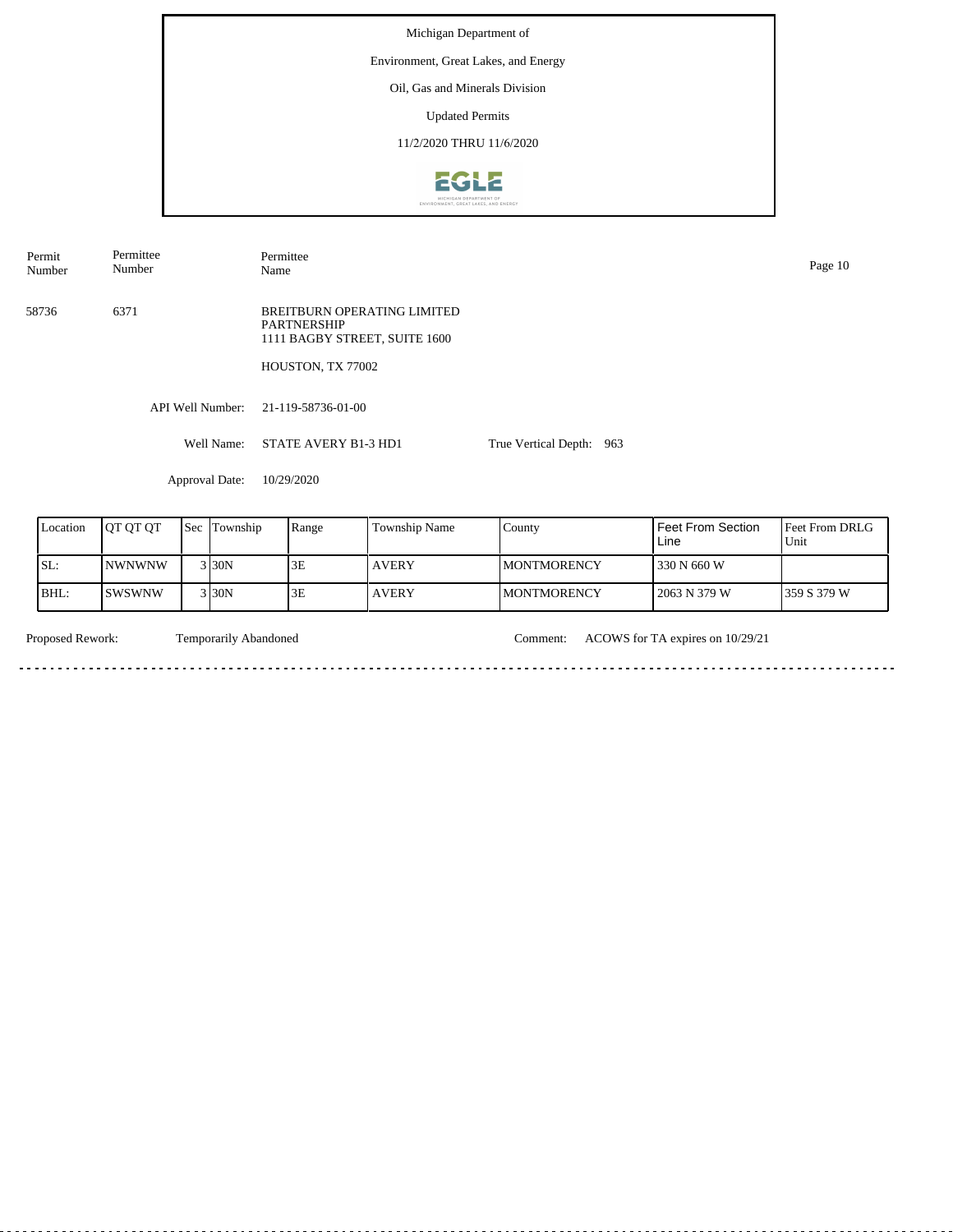Environment, Great Lakes, and Energy

Oil, Gas and Minerals Division

Updated Permits

11/2/2020 THRU 11/6/2020



Permit Number Permittee Number Permittee Name Page 11

# **RECORD OF CHANGE OF WELL STATUS:**

12715 491

CONSUMERS ENERGY CO

1945 W PARNALL RD JACKSON, MI 49201

API Well Number: 21-133-12715-00-00

Well Name: MICHIGAN GAS STORAGE CO 217

Change Date: 8/31/2020

| Location | <b>IOT OT OT</b> | 'Sec | Township | Range | Township Name | County         | Feet From Section<br>Line | <b>Feet From DRLG</b><br>Unit |
|----------|------------------|------|----------|-------|---------------|----------------|---------------------------|-------------------------------|
| ISL:     | <b>CNSENW</b>    |      | 25 20N   | 7W    | <b>MARION</b> | IOSCEOLA       | 660 S 660 E               |                               |
| BHL:     | <b>CNSENW</b>    |      | 25 20N   | 7W    | <b>MARION</b> | <b>OSCEOLA</b> |                           |                               |

service.

 $- - - - -$ 

Proposed Rework: Reworked to Underreamed Open Hole Comment: Reworked to clean well, log, underream, and return well to Reworked to Underreamed Open Hole

12752 491

CONSUMERS ENERGY CO

1945 W PARNALL RD JACKSON, MI 49201

API Well Number: 21-035-12752-00-00

Well Name: MICHIGAN GAS STORAGE CO 224

Change Date: 10/21/2020

| Location | <b>IOT OT OT</b> | <b>Sec Township</b> | Range | Township Name      | County        | Feet From Section<br>Line | <b>Feet From DRLG</b><br>Unit |
|----------|------------------|---------------------|-------|--------------------|---------------|---------------------------|-------------------------------|
| SL:      | ICNSESE          | 20 <sub>20</sub> N  | 6W    | <b>WINTERFIELD</b> | <b>ICLARE</b> | 660 S 660 E               |                               |
| IBHL:    | <b>ICNSESE</b>   | 20 <sub>20</sub> N  | .6W   | <b>WINTERFIELD</b> | <b>ICLARE</b> | 660 S 660 E               |                               |

Reworked to Underreamed Open Hole

Proposed Rework: Reworked to Underreamed Open Hole Comment: Reworked to repair casing, clean well, , underream, and return well to service.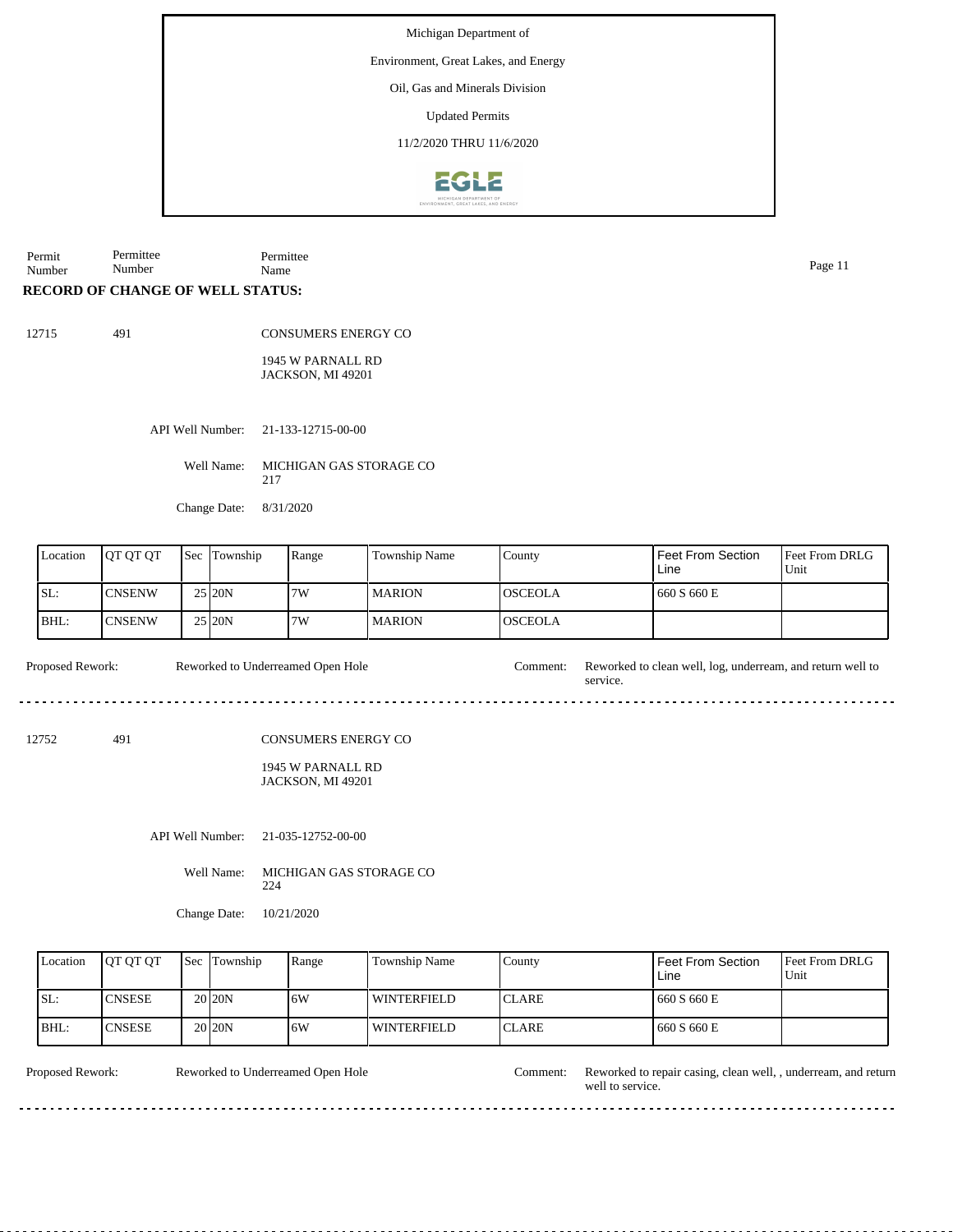Environment, Great Lakes, and Energy

Oil, Gas and Minerals Division

Updated Permits

11/2/2020 THRU 11/6/2020



| Permit<br>Number | Permittee<br>Number | Permittee<br>Name                      | Page 12 |
|------------------|---------------------|----------------------------------------|---------|
| 13185            | 491                 | <b>CONSUMERS ENERGY CO</b>             |         |
|                  |                     | 1945 W PARNALL RD<br>JACKSON, MI 49201 |         |
|                  |                     |                                        |         |

API Well Number: 21-035-13185-00-00

Well Name: MICHIGAN GAS STORAGE CO 277

Change Date: 10/27/2020

| Location | <b>IOT OT OT</b> | <b>Sec</b> | Township | Range | Township Name      | County        | l Feet From Section<br>Line | <b>Feet From DRLG</b><br>Unit |
|----------|------------------|------------|----------|-------|--------------------|---------------|-----------------------------|-------------------------------|
| SL:      | <b>CNNWSE</b>    |            | 33 20N   | 16W   | WINTERFIELD        | <b>ICLARE</b> | 660 N 660 W                 |                               |
| IBHL:    | <b>CNNWSE</b>    |            | 33 20N   | 16W   | <b>WINTERFIELD</b> | <b>ICLARE</b> | 1660 N 660 W                |                               |

Proposed Rework: Reworked to Underreamed Open Hole Comment: Reworked to clean well, log, underream, and return well to service. Reworked to Underreamed Open Hole

13407 491

#### CONSUMERS ENERGY CO

1945 W PARNALL RD JACKSON, MI 49201

API Well Number: 21-133-13407-00-00

Well Name: MICHIGAN GAS STORAGE CO 323

Change Date: 10/15/2020

| Location | <b>OT OT OT</b> | <b>Sec Township</b> | Range | Township Name | County          | Feet From Section<br>Line | <b>Feet From DRLG</b><br>Unit |
|----------|-----------------|---------------------|-------|---------------|-----------------|---------------------------|-------------------------------|
| SL:      | <b>CNSWNE</b>   | 25 20N              | 7W    | l MARION      | IOSCEOLA        | 660 S 660 W               |                               |
| BHL:     | <b>ICNSWNE</b>  | 25 20N              | 7W    | l MARION      | <b>IOSCEOLA</b> | 660 S 660 W               |                               |

. . . . . . . .

Reworked to Underreamed Open Hole

<u>o dio dio dio d</u>

Proposed Rework: Reworked to Underreamed Open Hole Comment: Reworked to log, clean well, underream, and return well to service.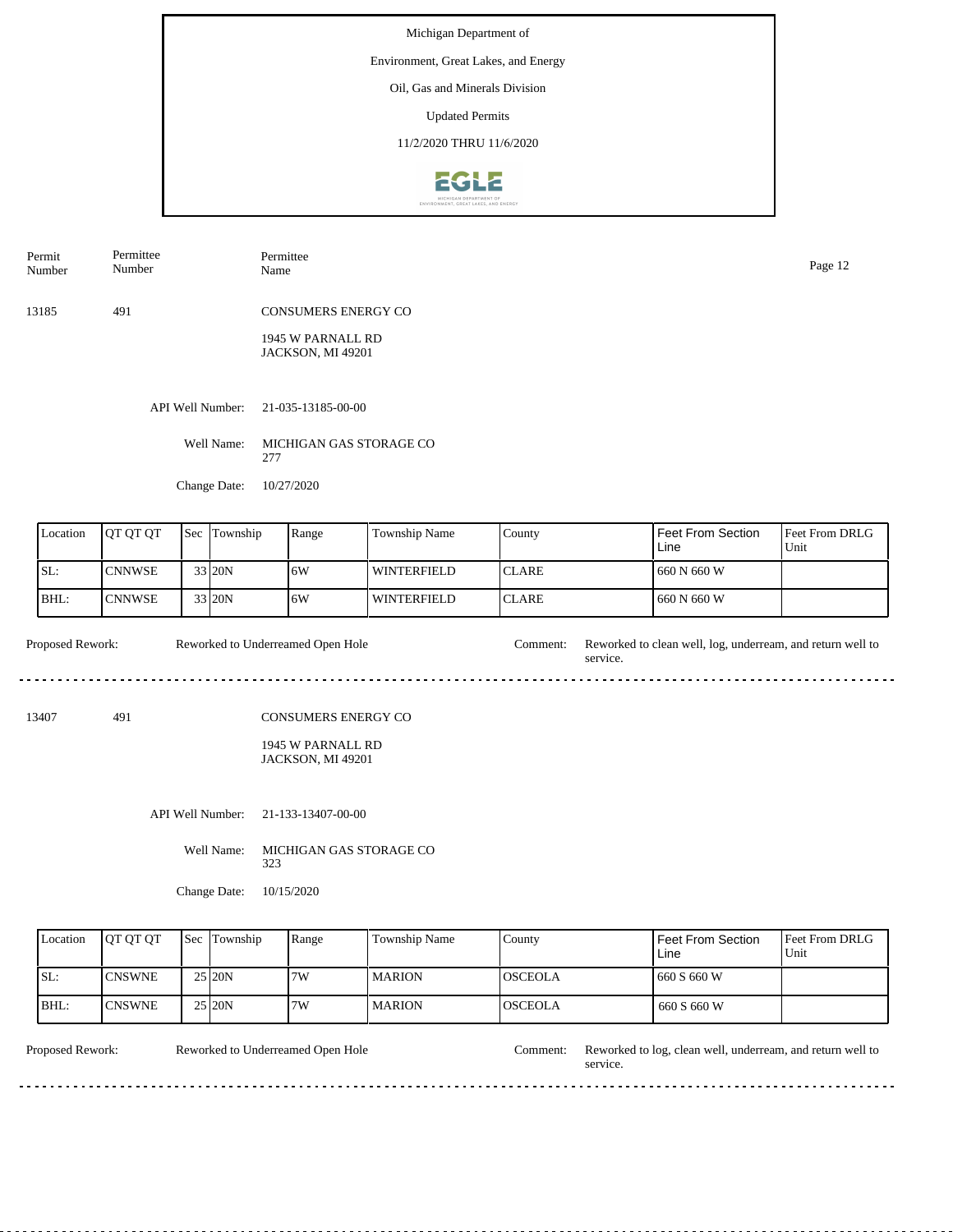#### Environment, Great Lakes, and Energy

Oil, Gas and Minerals Division

Updated Permits

11/2/2020 THRU 11/6/2020



| Permit | Permittee | Permittee           | Page 13 |
|--------|-----------|---------------------|---------|
| Number | Number    | Name                |         |
| 15229  | 491       | CONSUMERS ENERGY CO |         |

1945 W PARNALL RD JACKSON, MI 49201

API Well Number: 21-133-15229-00-00

Well Name: MICH GAS STORAGE 437

Change Date: 10/15/2020

| Location | <b>IOT OT OT</b> | Sec | Township | Range | Township Name          | County          | <b>Feet From Section</b><br>Line | <b>Feet From DRLG</b><br>Unit |
|----------|------------------|-----|----------|-------|------------------------|-----------------|----------------------------------|-------------------------------|
| SL:      | <b>CNNENE</b>    |     | 19N      | 7W    | <b>I MIDDLE BRANCH</b> | <b>IOSCEOLA</b> | 660 N 660 E                      |                               |
| BHL:     | <b>CNNENE</b>    |     | 119N     | 17W   | <b>IMIDDLE BRANCH</b>  | <b>IOSCEOLA</b> | 660 N 660 E                      |                               |

Proposed Rework: Reworked for Miscellaneous Comment: Reworked to log, clean well, underream, perf, and return well Reworked for Miscellaneous to service. 

35831 47

SUMMIT PETROLEUM COMPANY LLC 102 WEST FRONT STREET SUITE 200 TRAVERSE CITY, MI 49686

API Well Number: 21-073-35831-00-00

Well Name: HORAN 1-C

Change Date: 10/18/2019

| Location | <b>OT OT OT</b> | <b>Sec Township</b> | Range | Township Name   | County          | <sup>I</sup> Feet From Section<br>Line | <b>IFeet From DRLG</b><br>Unit |
|----------|-----------------|---------------------|-------|-----------------|-----------------|----------------------------------------|--------------------------------|
| ISL:     | <b>INWSWNE</b>  | $2$  15N            | 4W    | <b>ISABELLA</b> | <b>ISABELLA</b> | 1990 S 330 W                           | 1378 N 330 W                   |
| BHL:     | <b>INWSWNE</b>  | 2115N               | 4W    | <b>ISABELLA</b> | <b>ISABELLA</b> |                                        |                                |

Reworked to Acidize or Stimulate Current Formation

Proposed Rework: Reworked to Acidize or Stimulate Current Formation Comment: Reworked to set packer at 3100' and acidize perfs F/ 3700 T/ 3730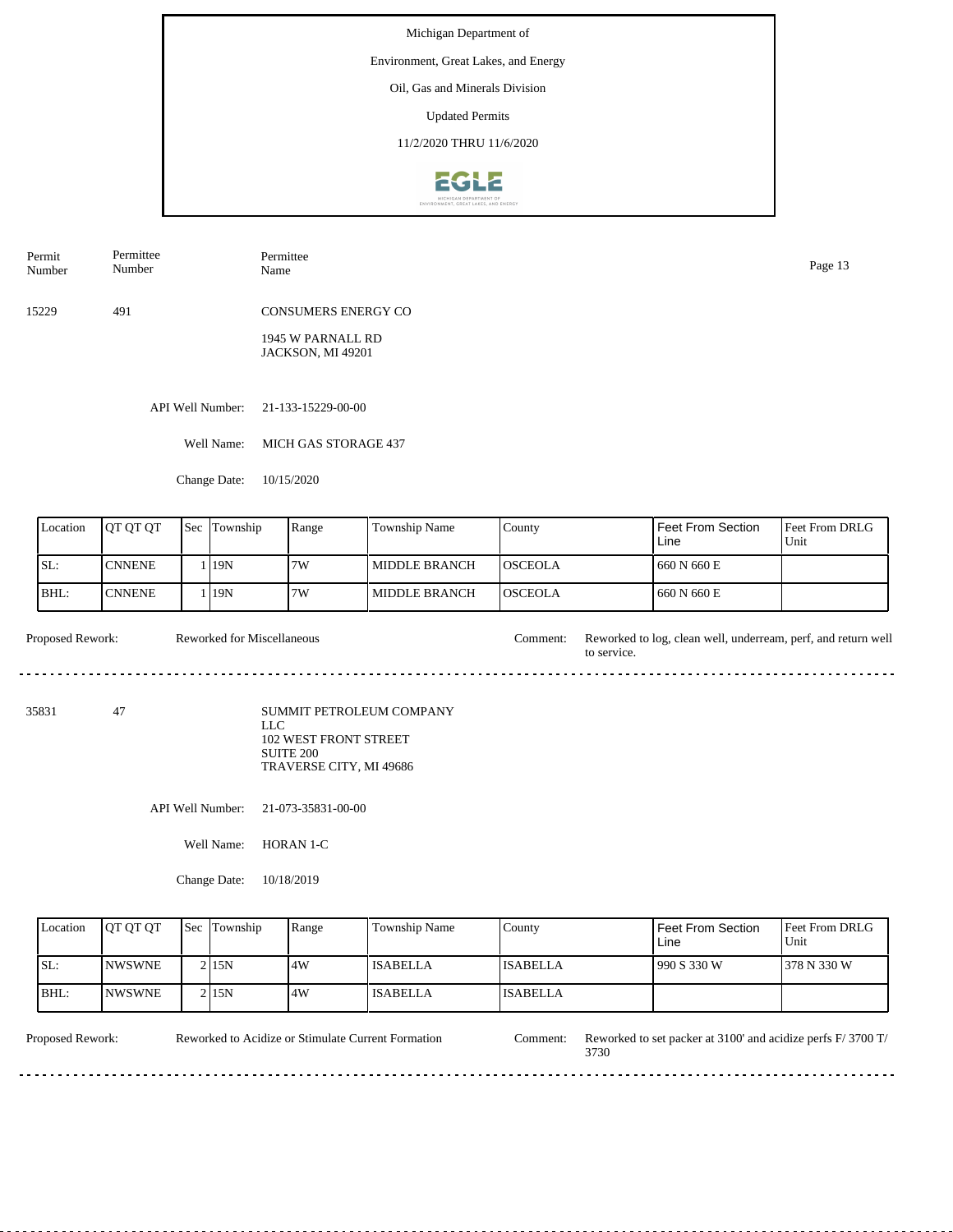Michigan Department of Environment, Great Lakes, and Energy Oil, Gas and Minerals Division Updated Permits 11/2/2020 THRU 11/6/20202612

Permittee Permit Permittee Number Name Page 14 Number 39796 47 SUMMIT PETROLEUM COMPANY LLC 102 WEST FRONT STREET SUITE 200 TRAVERSE CITY, MI 49686 API Well Number: 21-073-39796-00-00 Well Name: MT PLEASANT UNIT TR 120 1 True Vertical Depth: 3674 Change Date: 8/6/2020 Feet From Section Location | QT QT QT | Sec | Township | Range | Township Name Sec Township County Feet From DRLG Line Unit SL: NWSWSW 3W CHIPPEWA ISABELLA 1026 S 542 W 1 14N BHL: SWNWSW CHIPPEWA ISABELLA 1067 N 563 W 1 14N 3W Proposed Rework: Reworked for Miscellaneous Comment: Reworked to set RBP at 1380' and perf F/ 1154' T/ 1162' in Reworked for Miscellaneous Comment: Michigan formation 61461 5320 SAVOY ENERGY LP 920 HASTINGS STREET, SUITE A PO BOX 1560 TRAVERSE CITY, MI 49685-1560 API Well Number: 21-025-62015-01-00 Well Name: RENSHAW 1-24A True Vertical Depth: 3775 Change Date: 9/30/2020

| Location | <b>IOT OT OT</b> |           | <b>Sec</b> Township | Range | <b>Township Name</b> | County          | l Feet From Section.<br>Line | Feet From DRLG<br>Unit |
|----------|------------------|-----------|---------------------|-------|----------------------|-----------------|------------------------------|------------------------|
| ISL:     | <b>SENESW</b>    |           | 24 4 S              | 18W   | <b>ATHENS</b>        | <b>ICALHOUN</b> | 1647 S 2587 W                |                        |
| BHL:     | <b>NESWSE</b>    | $24$ $4S$ |                     | 18W   | <b>ATHENS</b>        | <b>ICALHOUN</b> | 1132 S 1864 E                | 1132 S 536 E           |

. . . . . . . . . . . . . . . . . .

Reworked to Continue Drilling - HDH

Proposed Rework: Reworked to Continue Drilling - HDH Comment: Reworked to drill HD in upper Trenton; KO @ 3445' and drill to depth of 4419' MD / 3484' TVD. Comment: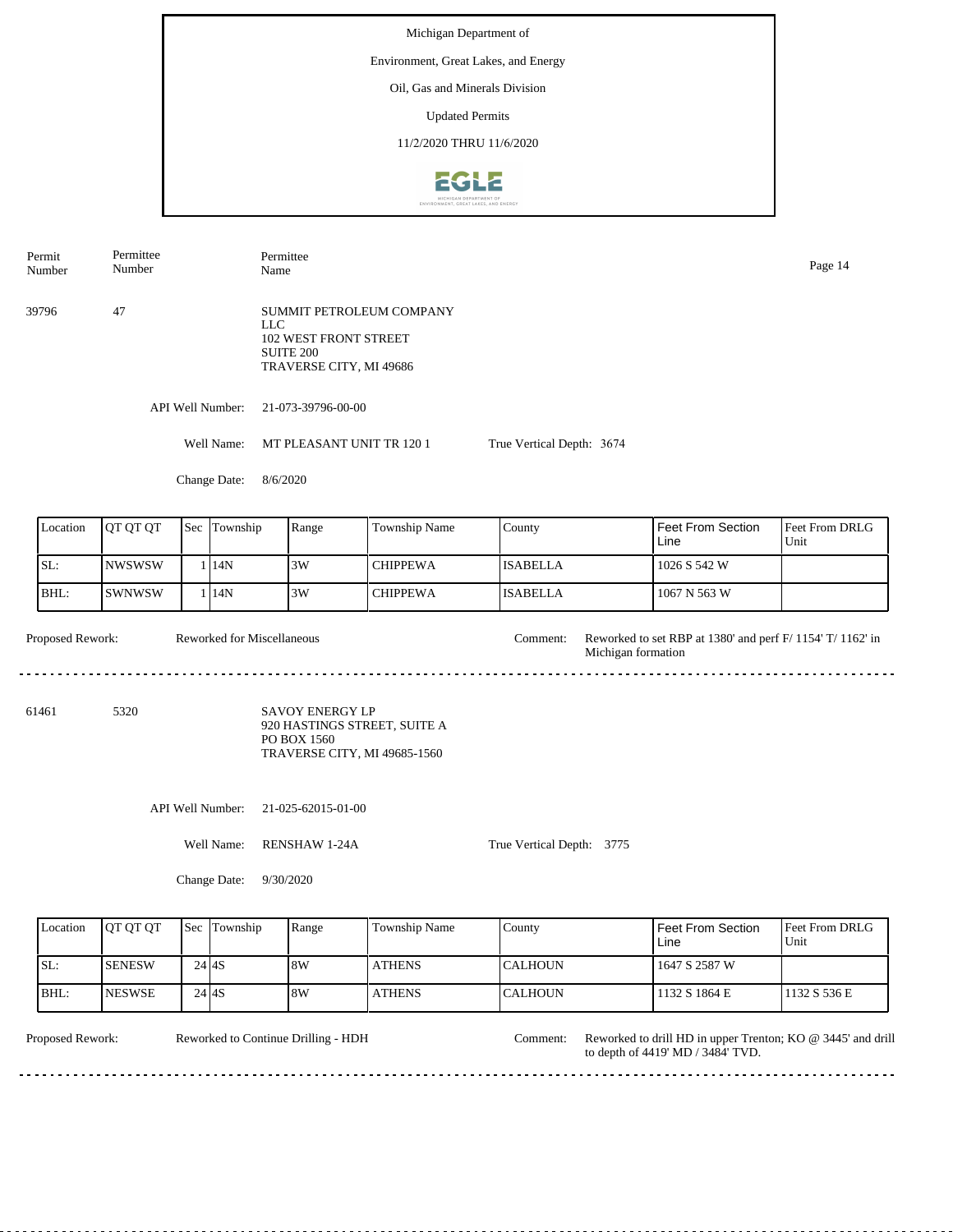Environment, Great Lakes, and Energy

Oil, Gas and Minerals Division

Updated Permits

11/2/2020 THRU 11/6/2020



| Permittee<br>Permit<br>Number<br>Number |      |                  | Permittee<br>Name                      | Page 15 |
|-----------------------------------------|------|------------------|----------------------------------------|---------|
|                                         | 9319 | 491              | <b>CONSUMERS ENERGY CO</b>             |         |
|                                         |      |                  | 1945 W PARNALL RD<br>JACKSON, MI 49201 |         |
|                                         |      |                  |                                        |         |
|                                         |      | API Well Number: | 21-035-09319-00-00                     |         |
|                                         |      | Well Name:       | M G S C 726                            |         |
|                                         |      | Change Date:     | 10/21/2020                             |         |

| Location | <b>IQT OT OT</b> | Sec | Township  | Range | <b>Township Name</b> | County        | l Feet From Section<br>Line | <b>Feet From DRLG</b><br>Unit |
|----------|------------------|-----|-----------|-------|----------------------|---------------|-----------------------------|-------------------------------|
| SL:      | <b>CNSW</b>      |     | 16 20N    | 15W   | I SUMMERFIELD        | <b>ICLARE</b> | 1320 S 1320 W               |                               |
| IBHL:    |                  |     | 16 I 20 N | 15W   | I SUMMERFIELD        | <b>ICLARE</b> |                             |                               |

Proposed Rework: Reworked to Underreamed Open Hole Comment: Reworked to pull tubing, clean well, log, underream, and Reworked to Underreamed Open Hole return well to service.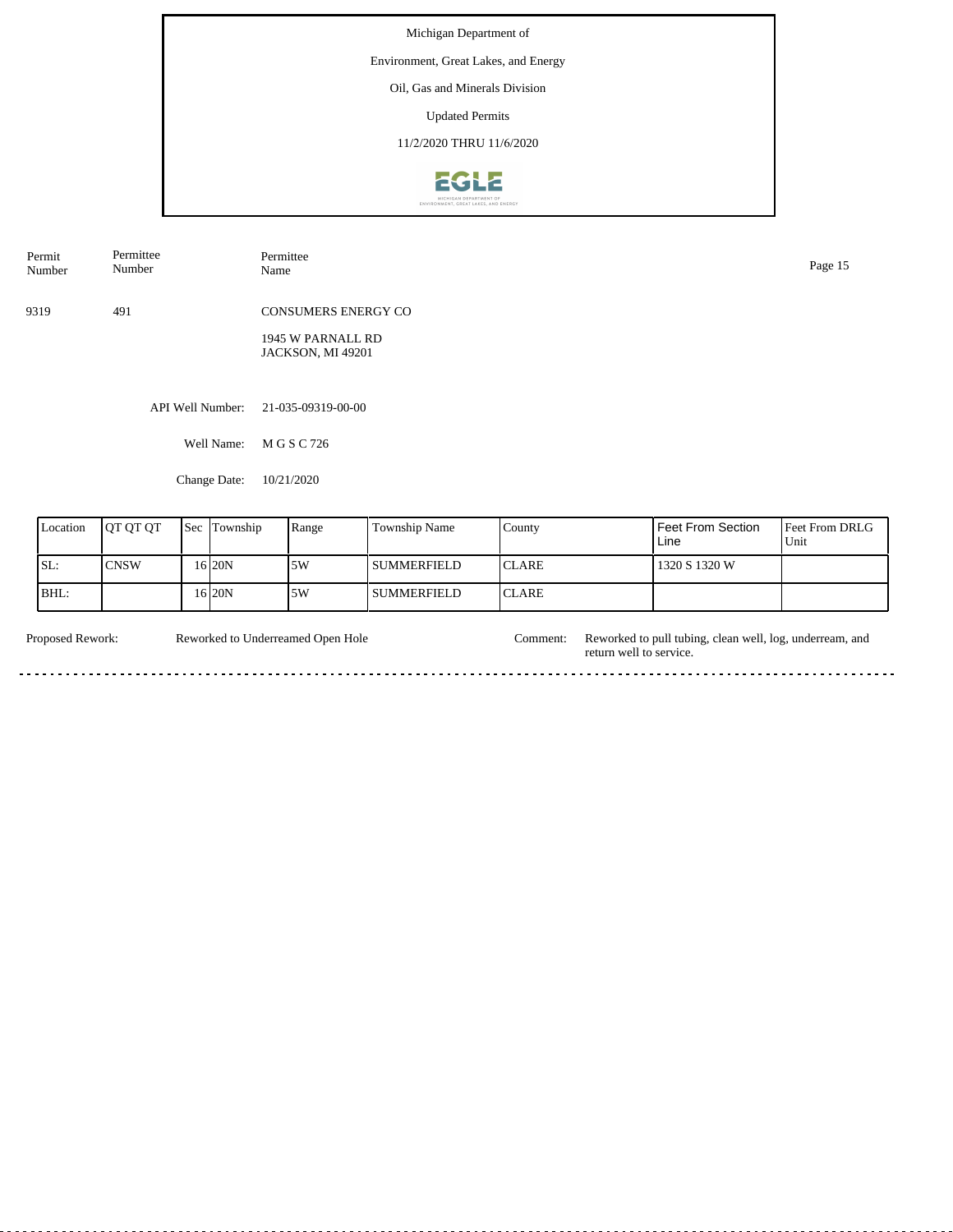Environment, Great Lakes, and Energy

Oil, Gas and Minerals Division

Updated Permits

11/2/2020 THRU 11/6/2020



| Permit | Permitte      | –<br>Permittee |      |  |
|--------|---------------|----------------|------|--|
| Number | $\sim$ $\sim$ | Name           | Page |  |
|        | Number        |                |      |  |

# **PERMIT TERMINATIONS:**

| 61198 | 4934 | FEDERATED OIL AND GAS        |
|-------|------|------------------------------|
|       |      | PROPERTIES INC.              |
|       |      | 12719 S WEST BAY SHORE DR #5 |
|       |      | PO BOX 946                   |
|       |      | TRAVERSE CITY, MI 49685-0946 |

API Well Number: 21-023-61198-00-00

Well Name: LONGO 1-34

Termination Date: 10/18/2020

| Location | <b>IOT OT OT</b> | <b>Sec</b> | Township | Range | <b>Township Name</b> | County         | l Feet From Section<br>Line | Feet From DRLG<br>Unit |
|----------|------------------|------------|----------|-------|----------------------|----------------|-----------------------------|------------------------|
| SL:      | ISWSWNW          |            | 34 5 S   | 16W   | <b>GIRARD</b>        | <b>IBRANCH</b> | 2244 N 210 W                |                        |
| BHL:     | <b>ISWSWNW</b>   |            | $34$ 5S  | 16W   | <b>GIRARD</b>        | <b>IBRANCH</b> | 2244 N 62 W                 | 417 S 604 E            |

. . . . . . . . . . . . . . . . . . . .

61199 4934

FEDERATED OIL AND GAS PROPERTIES INC 12719 S WEST BAY SHORE DR #5 PO BOX 946 TRAVERSE CITY, MI 49685-0946

API Well Number: 21-023-61199-00-00

Well Name: SMITH & GEBBINK 1-21

Termination Date: 10/18/2020

| Location | <b>JOT OT OT</b> | <b>Sec</b> Township | Range | <b>Township Name</b> | County         | <b>Feet From Section</b><br>Line | <b>Feet From DRLG</b><br>Unit |
|----------|------------------|---------------------|-------|----------------------|----------------|----------------------------------|-------------------------------|
| SL:      | <b>NESESW</b>    | $21$ 5S             | 6W    | <b>GIRARD</b>        | <b>IBRANCH</b> | 1928 S 2386 W                    | 408 N 388 W                   |
| BHL      | <b>INESESW</b>   | 21 5 S              | 6W    | <b>GIRARD</b>        | <b>BRANCH</b>  |                                  |                               |

 $\ddot{\phantom{1}}$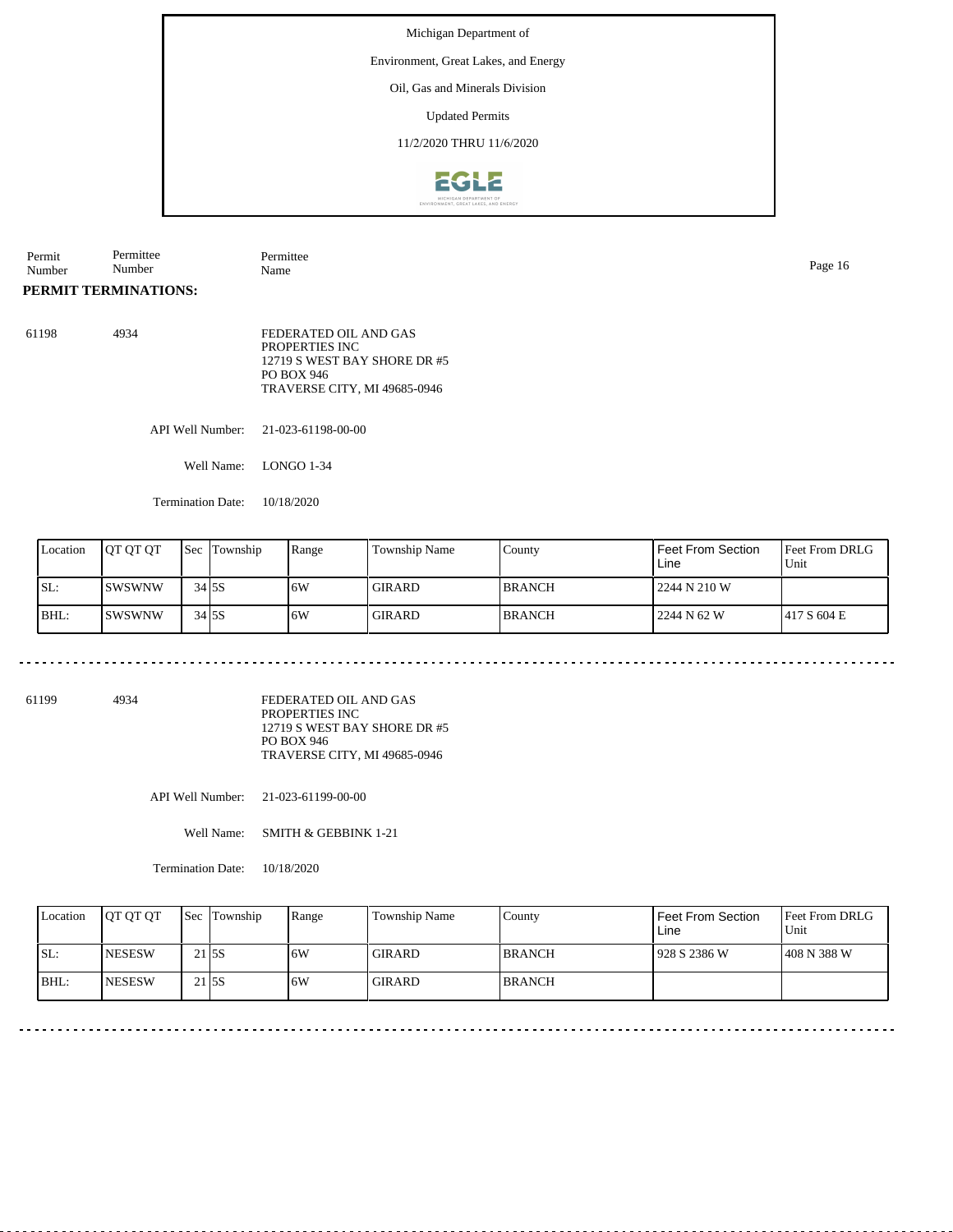Environment, Great Lakes, and Energy

Oil, Gas and Minerals Division

Updated Permits

11/2/2020 THRU 11/6/2020



API Well Number: 21-023-61200-00-00 Well Name: SEXTON 1-27 61200 4934 FEDERATED OIL AND GAS PROPERTIES INC 12719 S WEST BAY SHORE DR #5 PO BOX 946 TRAVERSE CITY, MI 49685-0946 Permit Number Permittee Number Permittee Name Page 17

Termination Date: 10/18/2020

| Location | IOT OT OT     | <b>Sec</b>   | Township | Range | Township Name | County        | Feet From Section<br>Line | <b>Feet From DRLG</b><br>Unit |
|----------|---------------|--------------|----------|-------|---------------|---------------|---------------------------|-------------------------------|
| SL:      | <b>SWSENW</b> | 27 ISS       |          | .6W   | <b>GIRARD</b> | <b>BRANCH</b> | 2148 N 1732 W             | 1505 S 398 W                  |
| BHL:     | <b>SWSENW</b> | 27 <b>5S</b> |          | .6W   | <b>GIRARD</b> | <b>BRANCH</b> |                           |                               |

61201 4934

FEDERATED OIL AND GAS PROPERTIES INC 12719 S WEST BAY SHORE DR #5 PO BOX 946 TRAVERSE CITY, MI 49685-0946

API Well Number: 21-023-61201-00-00

Well Name: SCHNEIDER 1-28

Termination Date: 10/18/2020

| Location | <b>IOT OT OT</b> | <b>Sec Township</b> | Range | <b>Township Name</b> | Countv        | Feet From Section<br>Line | <b>Feet From DRLG</b><br>Unit |
|----------|------------------|---------------------|-------|----------------------|---------------|---------------------------|-------------------------------|
| ISL:     | <b>NESESE</b>    | 28 5 S              | 6W    | GIRARD               | <b>BRANCH</b> | 1997 S 348 E              | 1331 N 348 E                  |
| BHL:     | <b>INESESE</b>   | 28 5 S              | .6W   | <b>GIRARD</b>        | <b>BRANCH</b> |                           |                               |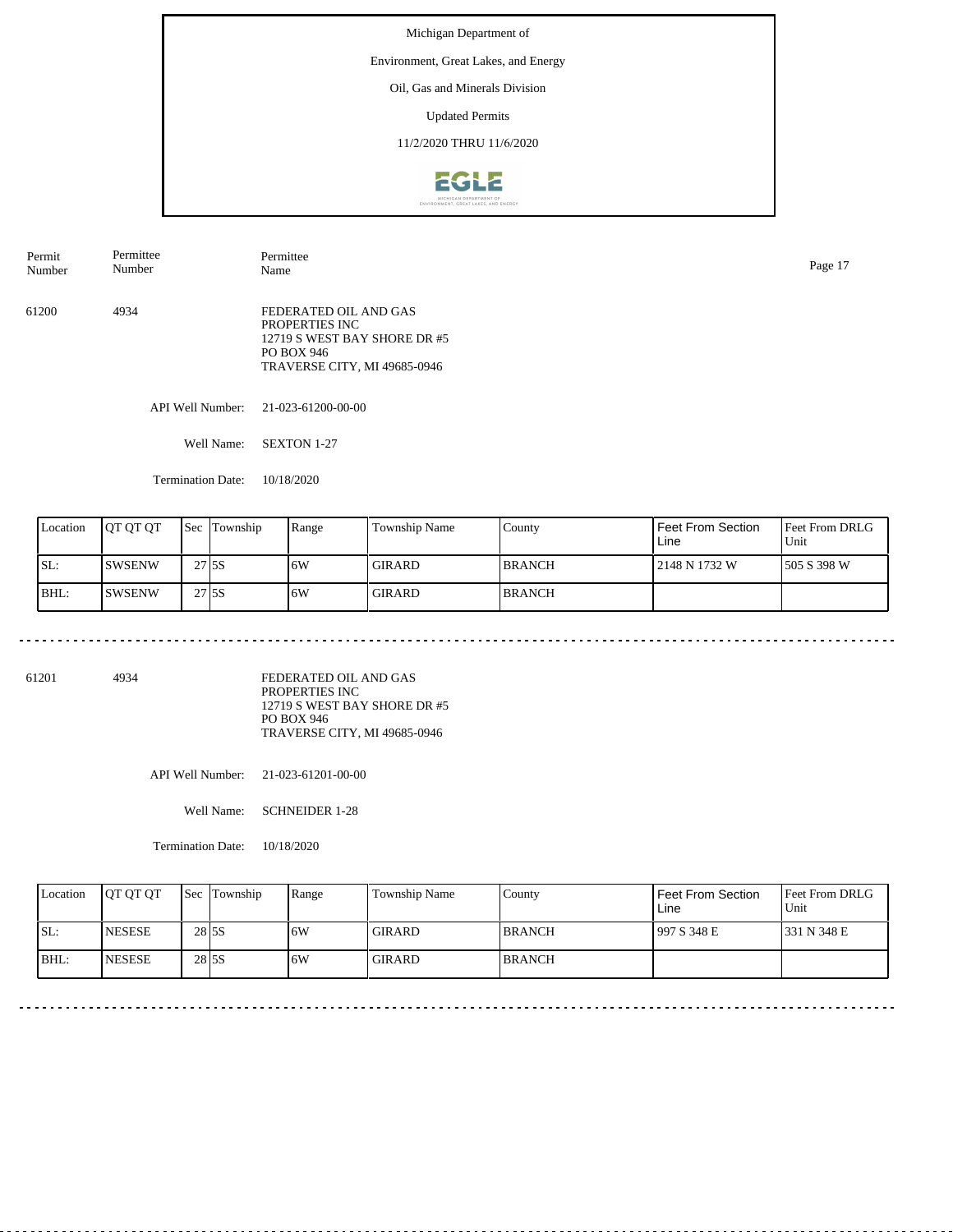Michigan Department of Environment, Great Lakes, and Energy Oil, Gas and Minerals Division Updated Permits 11/2/2020 THRU 11/6/2020EGLE

| Permittee<br>Permit<br>Number<br>Number |                          | Permittee<br>Name                                                                                                          |  |  |  |
|-----------------------------------------|--------------------------|----------------------------------------------------------------------------------------------------------------------------|--|--|--|
| 61376                                   | 6498                     | WOLVERINE GAS AND OIL<br>COMPANY OF MICHIGAN LLC<br>ONE RIVERFRONT PLAZA<br>55 CAMPAU, NW<br><b>GRAND RAPIDS, MI 49503</b> |  |  |  |
|                                         |                          | API Well Number: 21-077-62018-00-00                                                                                        |  |  |  |
|                                         | Well Name:               | <b>PEASE 19-2 HD1</b>                                                                                                      |  |  |  |
|                                         | <b>Termination Date:</b> | 10/19/2020                                                                                                                 |  |  |  |

| Location | <b>JOT OT OT</b> | <b>Sec</b> | Township | Range | Township Name | County           | <b>Feet From Section</b><br>Line | <b>Feet From DRLG</b><br>Unit |
|----------|------------------|------------|----------|-------|---------------|------------------|----------------------------------|-------------------------------|
| SL:      | <b>ISESWSE</b>   |            | 19 I 3S  | 9W    | <b>CLIMAX</b> | <b>KALAMAZOO</b> | 391 S 1846 E                     |                               |
| BHL:     | <b>INWSWNE</b>   |            | 19 I 3S  | 19W   | <b>CLIMAX</b> | <b>KALAMAZOO</b> | 1661 N 2279 E                    | 1340 N 365 W                  |

 $\mathbf{r}$